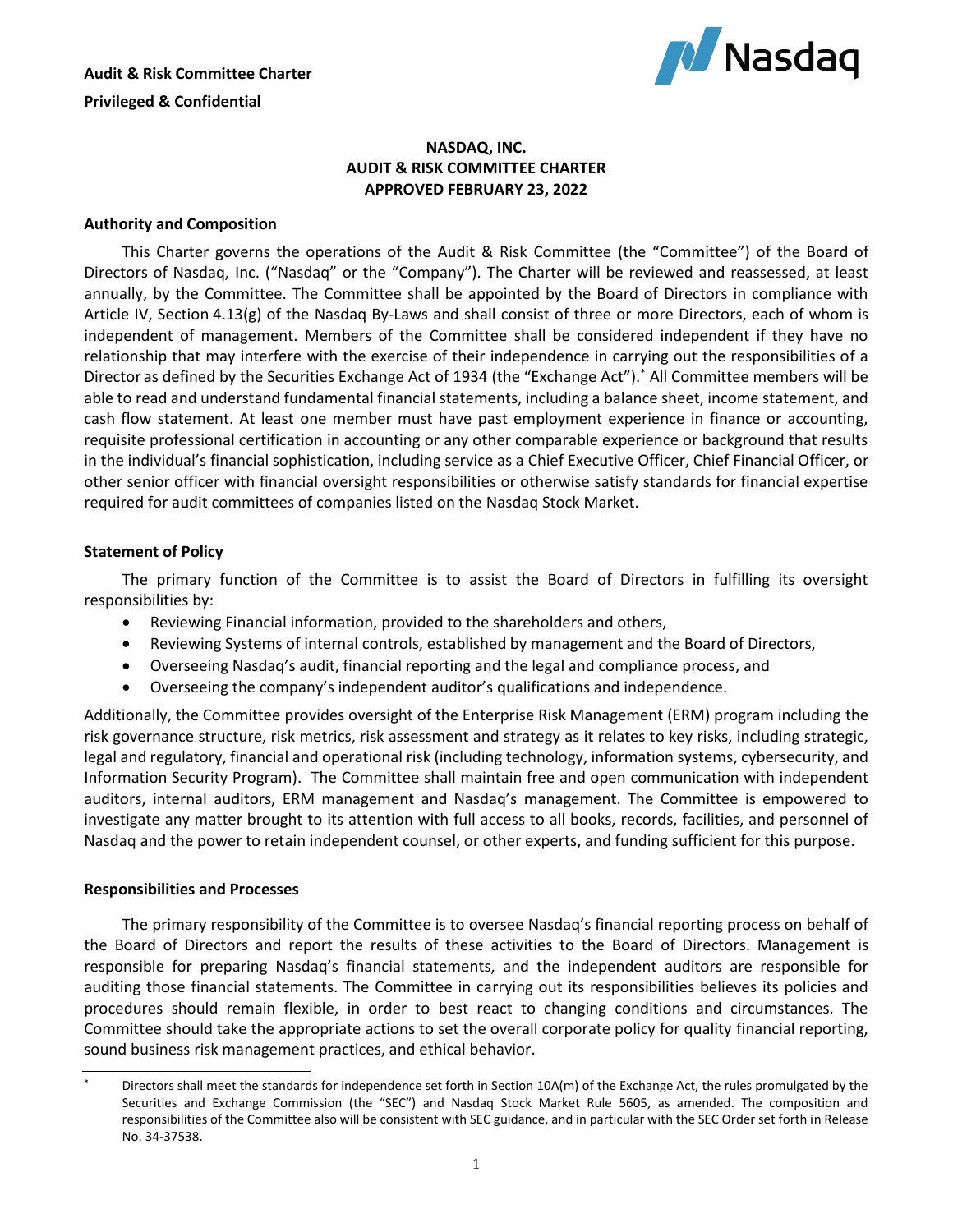# **M** Nasdaq

# **Audit & Risk Committee Charter**

## **Privileged & Confidential**

The responsibilities and processes of the Committee shall be consistent with the Exchange Act and the rules and regulations adopted by the SEC. The processes are set forth as a guide with the understanding that the Committee may supplement them as appropriate. Principal recurring processes of the Committee in carrying out its responsibilities are as follows:

1. The Committee will meet at least four times a year, with authority to convene additional meetings as circumstances require. All Committee members are expected to attend each meeting, either in person or via teleor video conference. The Committee will invite members of management, auditors, or others to attend meetings to provide pertinent information. Meeting agendas will be prepared and provided in advance to members, along with appropriate briefing materials. The Committee will meet periodically in executive session. Minutes will be prepared.

2. The independent auditors are ultimately accountable to the Board of Directors and the Committee, who represent the interest of Nasdaq's shareholders. The Committee shall have the ultimate authority and responsibility for the appointment, retention, approval of compensation and oversight of the independent auditor. The Committee will replace the independent auditors if the Committee determines that such a change would be in the Company's and its stockholders' best interests. The Committee shall nominate the independent auditors for shareholder ratification in any proxy statement. In addition, the Committee shall ensure the rotation of the lead independent audit partner every five years and other audit partners every seven years and participate in the selection of the lead audit partner.

3. The Committee is responsible for ensuring its receipt from the independent auditors at least annually of a formal written statement delineating all relationships between the auditor and Nasdaq, consistent with the applicable requirements of the Public Company Accounting Oversight Board. The Committee shall discuss with the independent auditors any disclosed relationships or non-audit fees and services that may impact the objectivity and independence of the auditor and shall take or make recommendations to the full board to take appropriate actions to be satisfied of the auditor's independence. Additionally, the Committee shall review with the independent auditors any audit problems or difficulties and management responsiveness. The Committee shall prescribe what services are allowable by the independent auditors and approve in advance all services provided by the auditors as detailed in the Independent Public Auditor Services section. The Committee shall review all proposed Nasdaq hires formerly employed by the independent auditors.

4. Annually, the Committee evaluates the performance of the independent auditor. As one of the inputs for this review, the Committee receives and reviews, at least annually, a report by the independent auditors describing: (a) the independent auditors' internal quality-control procedures; and (b) any material issues raised by the most recent internal quality-control review, or peer review, or by any inquiry or investigation by governmental or professional authorities, within the preceding five years, respecting one or more independent audits carried out by the independent auditors, and any steps taken to deal with any such issues.

5. The Committee shall discuss with the Chief Audit Executive and the independent auditors the overall scope and risk based plans for their respective audits including the adequacy of staffing, compensation, and resources. Also, the Committee shall discuss with management, the Chief Audit Executive, and the independent auditors the adequacy and effectiveness of the Nasdaq's internal controls, including systems to monitor and manage business, cyber, privacy and technology risk, and legal and ethical compliance programs, and financial reporting. Further, the Committee shall meet separately with the Chief Audit Executive and the independent auditors, with and without management present, to discuss the results of their examinations. The internal auditors shall report directly to the Committee and have free and open access to information deemed necessary by them to perform their assessments. The Committee shall provide oversight over the system of internal controls, relying upon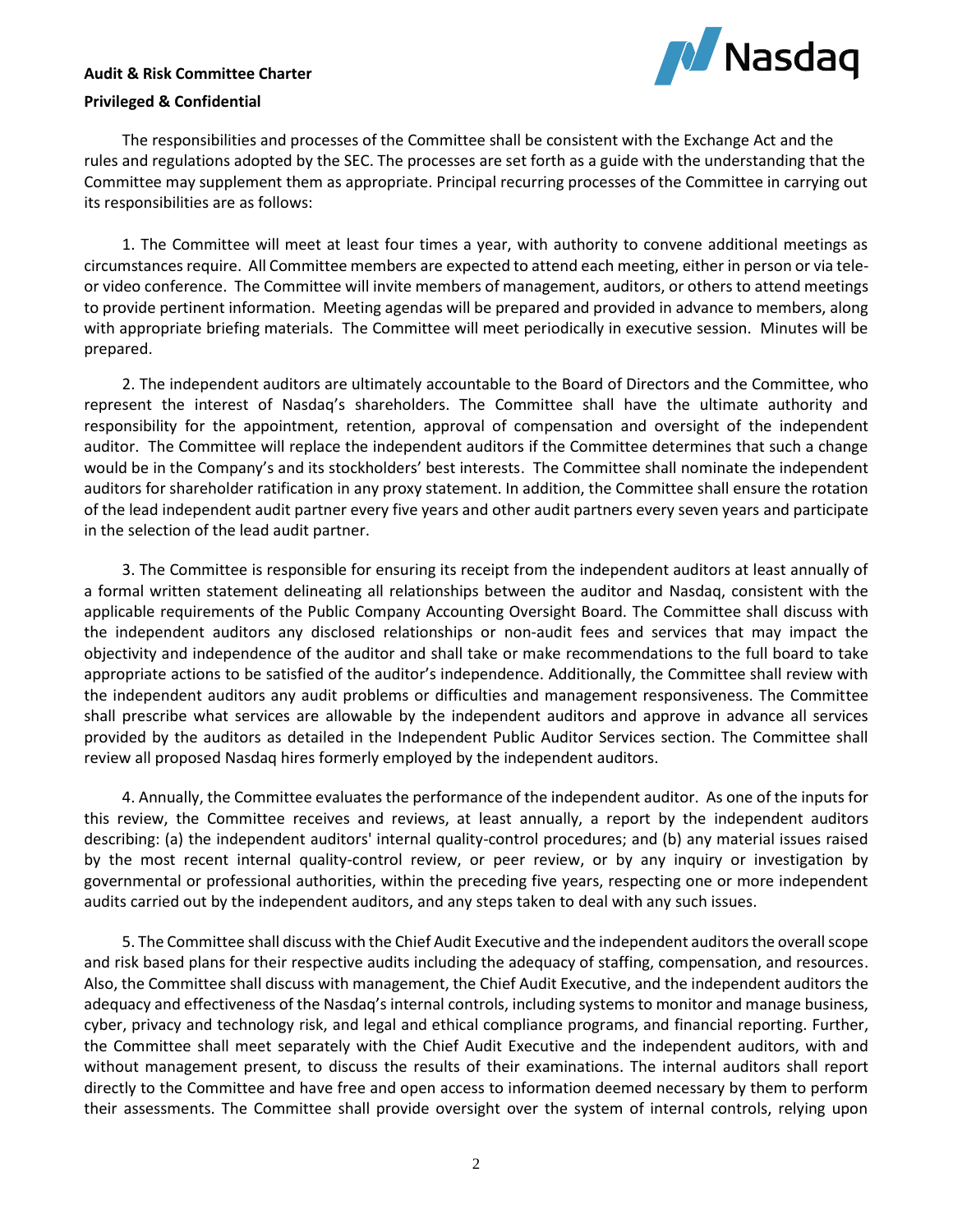# **Audit & Risk Committee Charter**



## **Privileged & Confidential**

management's and the internal and independent auditor's representations and assessments of the controls, and annually approve the internal audit plan, major changes to that plan, and the internal audit charter.

6. The Committee will meet periodically with the internal auditors and assist the Board of Directors in its oversight of the performance of the internal audit function. The Committee will also discuss with the outside auditor the responsibilities, budget and staffing of the internal audit function. The Committee shall review the effectiveness of the Chief Audit Executive and the internal audit function, including assessing their effectiveness according to industry standards. The Committee will discuss the adequacy of resources and scope of the annual internal audit plan with the Chief Audit Executive. Also, the Committee will review and concur in the appointment, replacement, or dismissal of the Chief Audit Executive.

7. The Committee shall review and discuss with management the Company's Enterprise Risk Management process including risk governance structure, risk assessment and risk management practices and guidelines. The Committee shall also review and discuss with management the company's Sarbanes-Oxley compliance program.

8. The Committee shall review the interim financial statements and earnings releases with management and the independent auditors prior to the filing of Nasdaq's quarterly report on Form 10-Q. Also, the Committee shall discuss the results of the quarterly review and any other matters required to be communicated to the Committee by the independent auditors under generally accepted auditing standards.

9. The Committee shall review with management and the independent auditors the financial statements to be included in Nasdaq's annual report on Form 10-K (or the annual report to shareholders if distributed prior to the filing of Form 10-K) and quarterly reports on Form 10-Q, including MD&A disclosures, their judgment about the quality, not just acceptability, of accounting principles, the reasonableness of significant judgments, and the clarity of the disclosures in the financial statements. Also, the Committee shall discuss the results of the annual audit, including the management letters, reports and attestations prepared by management and the independent auditors to comply with the Exchange Act and any other matters required to be communicated to the Committee by the independent auditors under generally accepted auditing standards and SEC rules.

10. The Committee shall review, and recommend to the Board of Directors for approval, the Company's regular cash and stock dividends.

11. The Committee shall review and approve all related party transactions consistent with the rules applied to companies listed on the Nasdaq Stock Market.

12. The Committee shall have responsibility for, and oversight of, confidential and anonymous processes and procedures for the receipt, retention, and treatment of submissions regarding accounting, audit, internal accounting controls and enterprise risk matters. All such submissions must be reported to the Committee.

13. The Committee shall provide oversight for the code of ethics program including the code, related policies, communication of the code of ethics to employees and monitoring employee awareness of and compliance to the program.

14. The Committee shall oversee the adequacy and effectiveness of the regulatory and self-regulatory organization responsibilities of Nasdaq and its subsidiaries; assess regulatory performance; and assist the Board of Directors and other committees of the Board of Directors in reviewing the regulatory plan and the overall effectiveness of regulatory functions.

15. An annual performance appraisal of the Committee is conducted among the members and the results are reviewed by the Committee.